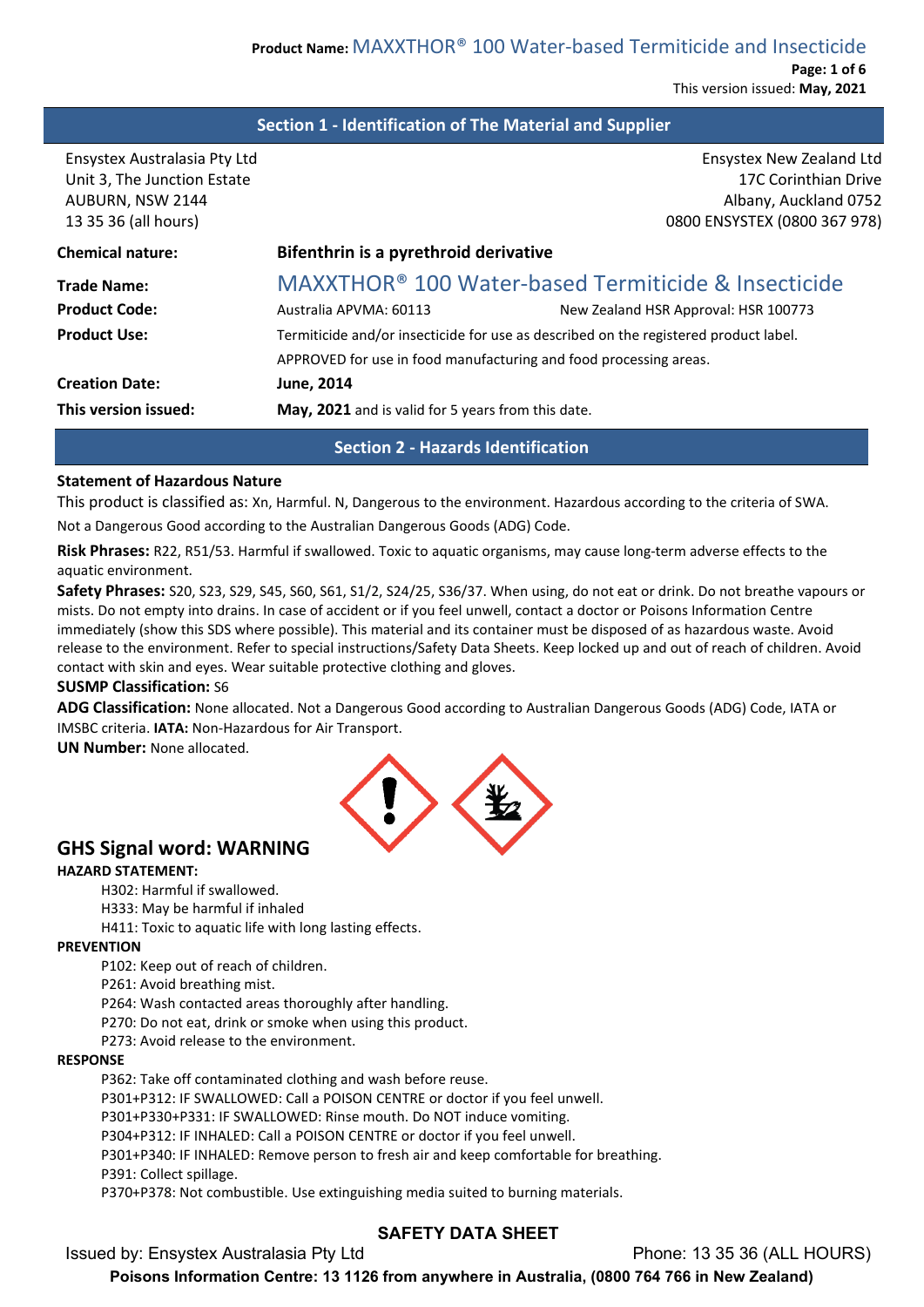#### **STORAGE**

P405: Store locked up.

P410: Protect from sunlight.

P402+P404: Store in a dry place. Store in a closed container.

P403+P235: Store in a well-ventilated place. Keep cool.

## **DISPOSAL**

P501: If they cannot be recycled, dispose of contents to an approved waste disposal plant and containers to landfill (see Section 13 of this SDS).

## **Emergency Overview**

**Physical Description & colour**: White to pale beige opaque liquid.

**Odour:** Characteristic odour.

**Major Health Hazards:** Bifenthrin is harmful to mammals when ingested. Large doses may cause incoordination, tremor, salivation, vomiting, diarrhoea, and irritability to sound and touch.

## **Potential Health Effects**

# **Inhalation:**

**Short term exposure:** Available data indicates that this product is not harmful. However, product may be mildly irritating, although unlikely to cause anything more than mild transient discomfort.

**Long Term exposure:** No data for health effects associated with long term inhalation.

## **Skin Contact:**

**Short term exposure:** Available data indicates that this product is not harmful. It should present no hazards in normal use. However, product may be irritating, but is unlikely to cause anything more than mild transient discomfort. **Long Term exposure:** No data for health effects associated with long term skin exposure.

## **Eye Contact:**

**Short term exposure:** Available data indicates that this product is not harmful. It should present no hazards in normal use. However, product may be irritating, but is unlikely to cause anything more than mild transient discomfort.

**Long Term exposure:** No data for health effects associated with long term eye exposure.

## **Ingestion:**

**Short term exposure:** Significant oral exposure is considered to be unlikely. Available data shows that this product is harmful, but symptoms are not available. However, this product is an oral irritant. Symptoms may include burning sensation and reddening of skin in mouth and throat. Other symptoms may also become evident, but all should disappear once exposure has ceased.

**Long Term exposure:** No data for health effects associated with long term ingestion.

## **Carcinogen Status:**

**SWA:** No significant ingredient is classified as carcinogenic by SWA.

**NTP:** No significant ingredient is classified as carcinogenic by NTP.

**IARC:** No significant ingredient is classified as carcinogenic by IARC.

| Section 3 - Composition/Information on Ingredients                                                                      |               |                  |                |                 |  |
|-------------------------------------------------------------------------------------------------------------------------|---------------|------------------|----------------|-----------------|--|
| Ingredients                                                                                                             | <b>CAS No</b> | Conc.%           | TWA $(mg/m^3)$ | STEL $(mg/m^3)$ |  |
| <b>Bifenthrin</b>                                                                                                       | 82657-04-3    | $10\%$ (100 g/L) | not set        | not set         |  |
| Other non hazardous ingredients                                                                                         | various       | 10% approx.      | not set        | not set         |  |
| Water                                                                                                                   | 7732-18-5     | to 100%          | not set        | not set         |  |
| This is a commercial product whose exact ratio of components may vary slightly. Minor quantities of other non hazardous |               |                  |                |                 |  |

ingredients are also possible.

The SWA TWA exposure value is the average airborne concentration of a particular substance when calculated over a normal 8 hour working day for a 5 day working week. The STEL (Short Term Exposure Limit) is an exposure value that may be equalled (but should not be exceeded) for no longer than 15 minutes and should not be repeated more than 4 times per day. There should be at least 60 minutes between successive exposures at the STEL. The term "peak "is used when the TWA limit, because of the rapid action of the substance, should never be exceeded, even briefly.

# **SAFETY DATA SHEET**

Issued by: Ensystex Australasia Pty Ltd Phone: 13 35 36 (ALL HOURS) **Poisons Information Centre: 13 1126 from anywhere in Australia, (0800 764 766 in New Zealand)**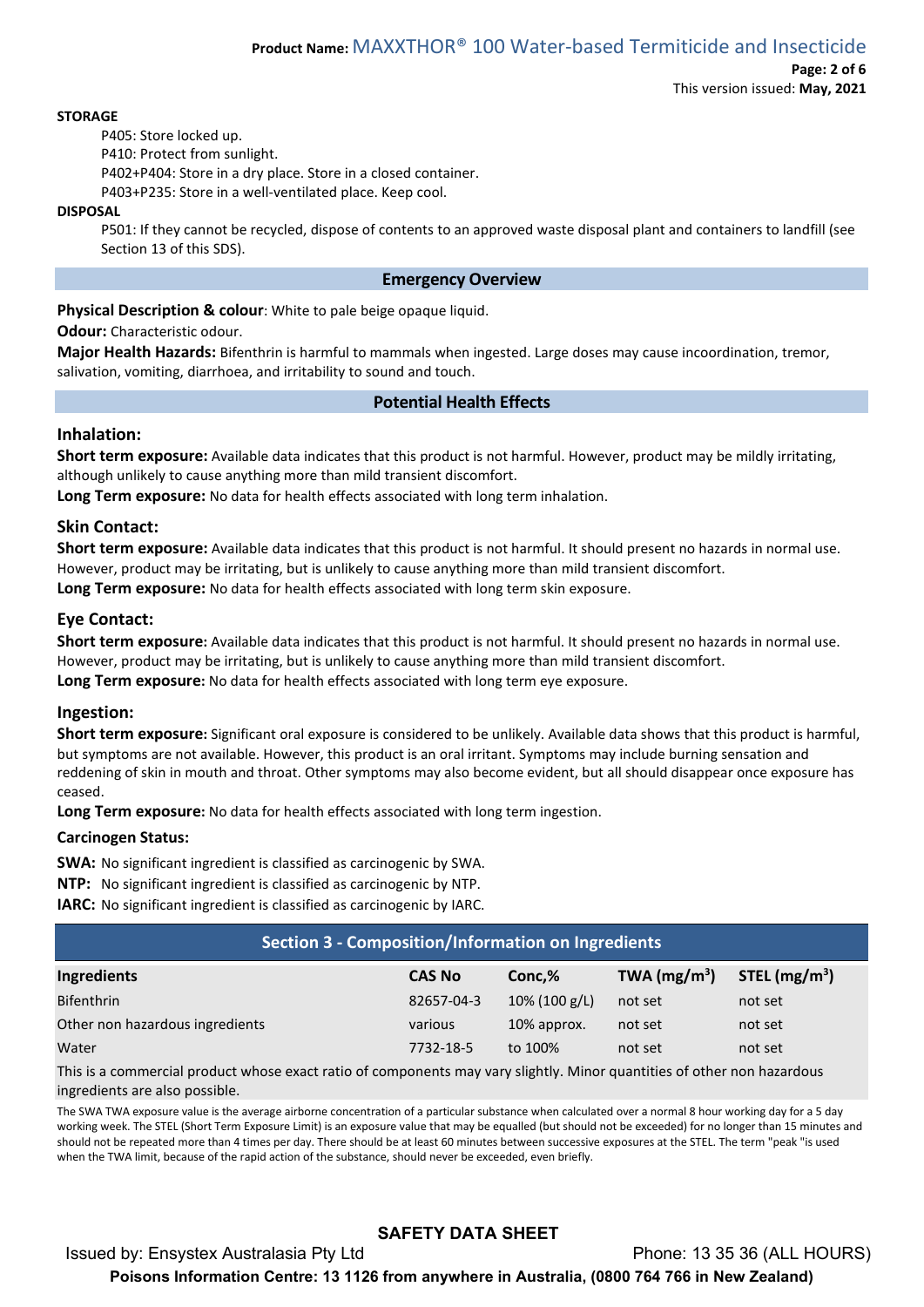## **Section 4 - First Aid Measures**

## **General Information:**

You should call The Poisons Information Centre if you feel that you may have been poisoned, burned or irritated by this product. The number is 13 11 26 from anywhere in Australia (0800 764 766 in New Zealand) and is available at all times. Have this SDS with you when you call.

**Inhalation:** No first aid measures normally required. However, if inhalation has occurred, and irritation has developed, remove to fresh air and observe until recovered. If irritation becomes painful or persists more than about 30 minutes, seek medical advice.

**Skin Contact:** Wash gently and thoroughly with water (use non-abrasive soap if necessary) for 5 minutes or until chemical is removed.

**Eye Contact:** Immediately flush the contaminated eye(s) with lukewarm, gently flowing water for 20 minutes or until the product is removed, while holding the eyelid(s) open. Take care not to rinse contaminated water into the unaffected eye or onto the face. Obtain medical attention immediately. Take special care if exposed person is wearing contact lenses. **Ingestion:** If swallowed, do NOT induce vomiting. Wash mouth with water and contact a Poisons Information Centre, or call a doctor.

## **Section 5 - Fire Fighting Measures**

**Fire and Explosion Hazards**: The major hazard in fires is usually inhalation of heated and toxic or oxygen deficient (or both), fire gases. There is no risk of an explosion from this product under normal circumstances if it is involved in a fire. Fire decomposition products from this product are likely to be toxic and corrosive if inhaled. Take appropriate protective measures.

**Extinguishing Media:** Not combustible. Use extinguishing media suited to burning materials.

**Fire Fighting:** If a significant quantity of this product is involved in a fire, call the fire brigade.

| Flash point:                     | Does not burn.                  |
|----------------------------------|---------------------------------|
| <b>Upper Flammability Limit:</b> | Does not burn.                  |
| Lower Flammability Limit:        | Does not burn.                  |
| <b>Autoignition temperature:</b> | Not applicable - does not burn. |
| <b>Flammability Class:</b>       | Does not burn.                  |

## **Section 6 - Accidental Release Measures**

**Accidental release:** In the event of a major spill, prevent spillage from entering drains or water courses. Wear full protective clothing including eye/face protection. All skin areas should be covered. See below under Personal Protection regarding Australian Standards relating to personal protective equipment. Suitable materials for protective clothing include rubber, PVC. Eye/face protective equipment should comprise as a minimum, protective goggles. If there is a significant chance that vapours or mists are likely to build up in the clean-up area, we recommend that you use a respirator. Usually, no respirator is necessary when using this product. However, if you have any doubts consult the Australian Standard mentioned below (section 8). Otherwise, not normally necessary.

Stop leak if safe to do so, and contain spill. Absorb onto sand, vermiculite or other suitable absorbent material. If spill is too large or if absorbent material is not available, try to create a dike to stop material spreading or going into drains or waterways. Sweep up and shovel or collect recoverable product into labelled containers for recycling or salvage, and dispose of promptly. Recycle containers wherever possible after careful cleaning. Refer to product label for specific instructions.

After spills, wash area preventing runoff from entering drains. If a significant quantity of material enters drains, advise emergency services. Full details regarding disposal of used containers, spillage and unused material may be found on the label. If there is any conflict between this SDS and the label, instructions on the label prevail. Ensure legality of disposal by consulting regulations prior to disposal. Thoroughly launder protective clothing before storage or re-use. Advise laundry of nature of contamination when sending contaminated clothing to laundry.

# **Section 7 - Handling and Storage**

**Handling:** Keep exposure to this product to a minimum, and minimise the quantities kept in work areas. Check Section 8 of this SDS for details of personal protective measures, and make sure that those measures are followed. The measures detailed below under "Storage" should be followed during handling in order to minimise risks to persons using the product in the workplace. Also, avoid contact or contamination of product with incompatible materials listed in Section 10.

# **SAFETY DATA SHEET**

Issued by: Ensystex Australasia Pty Ltd Phone: 13 35 36 (ALL HOURS) **Poisons Information Centre: 13 1126 from anywhere in Australia, (0800 764 766 in New Zealand)**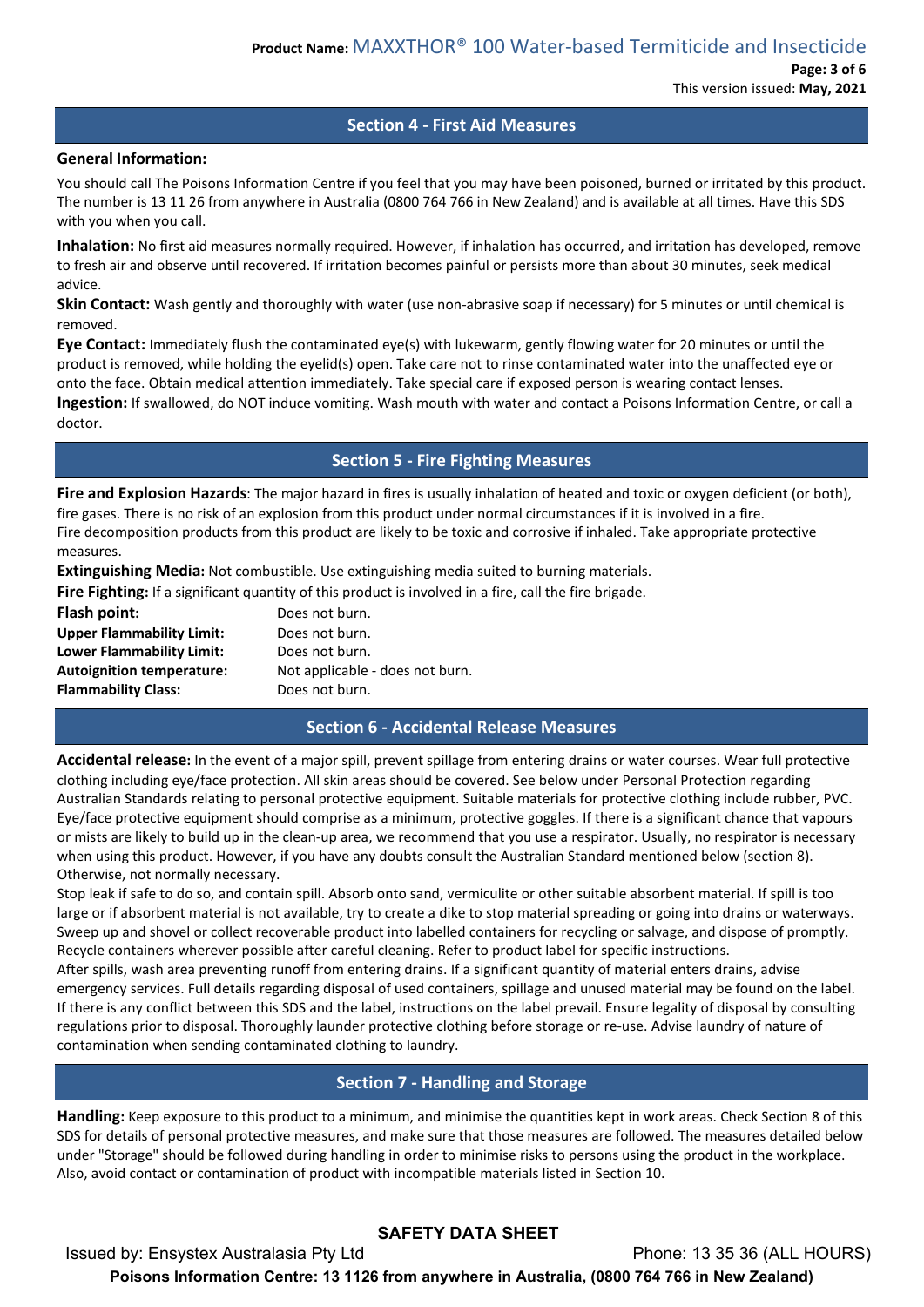# **Product Name:** MAXXTHOR® 100 Water-based Termiticide and Insecticide

**Page: 4 of 6**

This version issued: **May, 2021**

**Storage:** This product is a Scheduled Poison. Observe all relevant regulations regarding sale, transport and storage of this schedule of poison. Make sure that containers of this product are kept tightly closed. Make sure that the product does not come into contact with substances listed under "Incompatibilities" in Section 10. Some liquid preparations settle or separate on standing and may require stirring before use. Check packaging - there may be further storage instructions on the label.

# **Section 8 - Exposure Controls and Personal Protection**

The following Australian Standards will provide general advice regarding safety clothing and equipment:

Respiratory equipment: **AS/NZS 1715**, Protective Gloves: **AS 2161**, Occupational Protective Clothing: AS/NZS 4501 set 2008, Industrial Eye Protection: **AS1336** and **AS/NZS 1337**, Occupational Protective Footwear: **AS/NZS2210**.

## **SWA Exposure Limits TWA (mg/m3**

# **) STEL (mg/m3 )**

Exposure limits have not been established by SWA for any of the significant ingredients in this product.

The ADI for Bifenthrin is set at 0.01 mg/kg/day. The corresponding NOEL is set at 1 mg/kg/day. ADI means Acceptable Daily Intake; NOEL means No-observable-effect-level. Data from Australian ADI List, June 2013.

No special equipment is usually needed when occasionally handling small quantities. The following instructions are for bulk handling or where regular exposure in an occupational setting occurs without proper containment systems. **Ventilation:** This product should only be used in a well ventilated area. If natural ventilation is inadequate, use of a fan is suggested.

**Eye Protection:** Protective glasses or goggles should be worn when this product is being used. Failure to protect your eyes may cause them harm. Emergency eye wash bath/facilities are recommended in an area close to where this product is being used. **Skin Protection:** Prevent skin contact by wearing impervious gloves, clothes and, preferably, apron. Make sure that all skin areas are covered. See below for suitable material types.

**Protective Material Types:** We suggest that protective clothing be made from the following materials: rubber, PVC. **Respirator:** Usually, no respirator is necessary when using this product. However, if you have any doubts consult the Australian Standard mentioned above. Otherwise, not normally necessary.

# **Section 9 - Physical and Chemical Properties:**

| White to pale beige opaque liquid.         |
|--------------------------------------------|
| Characteristic odour.                      |
| Approx. 100 °C at 100 kPa                  |
| Approx. 0 °C                               |
| No data.                                   |
| 2.37 kPa at 20 °C (water vapour pressure). |
| No data.                                   |
| 1.0 approx.                                |
| Completely soluble.                        |
| No data.                                   |
| No data.                                   |
| No data.                                   |
| No data.                                   |
| No data                                    |
| Not applicable - does not burn.            |
|                                            |

# **Section 10 - Stability and Reactivity**

**Reactivity**: This product is unlikely to react or decompose under normal storage conditions. However, if you have any doubts, contact the supplier for advice on shelf life properties.

**Conditions to Avoid:** Keep containers tightly closed.

**Incompatibilities:** strong acids, strong bases, oils.

**Fire Decomposition:** Combustion forms carbon dioxide, and if incomplete, carbon monoxide and possibly smoke. Water is also formed. May form hydrogen fluoride gas and other compounds of fluorine. Carbon monoxide poisoning produces headache, weakness, nausea, dizziness, confusion, dimness of vision, disturbance of judgment, and unconsciousness followed by coma and death.

**Polymerisation:** This product will not undergo polymerisation reactions.

# **SAFETY DATA SHEET**

Issued by: Ensystex Australasia Pty Ltd Phone: 13 35 36 (ALL HOURS)

**Poisons Information Centre: 13 1126 from anywhere in Australia, (0800 764 766 in New Zealand)**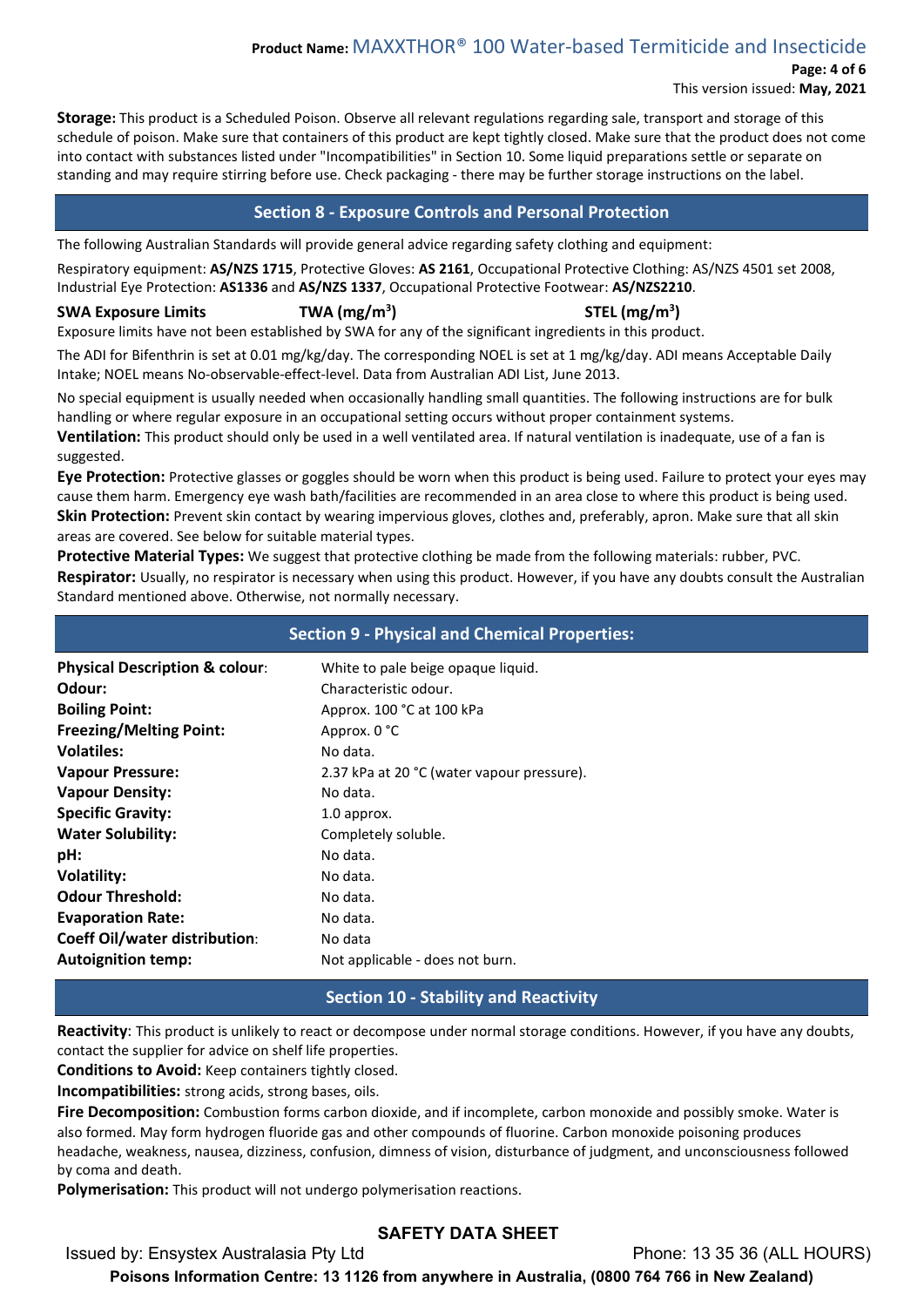**Page: 5 of 6** This version issued: **May, 2021**

# **Section 11 - Toxicological Information**

**Toxicity:** This product (MAXXTHOR) was tested under GLP conditions with the following results: LD<sub>50</sub> (Oral), Rat, female, was estimated to be 1,098 mg/kg (OECD 425). The LD<sub>50</sub> (Dermal), Rat (male and female) was found to be >2000 mg/kg (OECD 420). The LD<sub>50</sub> (Inhalation), rat (male and female) was found to be greater than 5.340 mg/L air. This product is not considered as skin sensitization (OECD 406) and not classified as a skin or eye irritant (OECD 404, 405).

Bifenthrin is harmful to mammals when ingested. Large doses may cause incoordination, tremor, salivation, vomiting, diarrhoea, and irritability to sound and touch. LD<sub>50</sub>, for bifenthrin is about 54 mg/kg in female rats and 70 mg/kg in male rats. The LD50 for rabbits whose skin is exposed to bifenthrin is greater than 2,000 mg/kg. Bifenthrin does not sensitize the skin of guinea pigs. Although it does not cause inflammation or irritation on human skin, it can cause a tingling sensation which lasts about 12 hours. It is virtually non-irritating to rabbit eyes.

**Chronic Toxicity:** No information Available.

**Reproductive Effects:** The dose at which no toxic effect of bifenthrin is observed on the mother (maternal toxicity NOEL) is 1 mg/kg/day for rats and 2.67 mg/kg/day for rabbits. At higher doses, test animals had tremors. The dose at which no toxic effect is observed on development (developmental toxicity NOEL) is 1 mg/kg/day for rats and is greater than 8 mg/kg/day for rabbits. **Teratogenic Effects:** Bifenthrin does not demonstrate any teratogenic effects at the highest levels tested (100 ppm, approximately 5.5 mg/kg/day) in a two-generational study in rats.

**Organ Toxicity:** Pyrethroids are poisons that affect the electrical impulses in nerves, over-stimulating nerve cells causing tremors and eventually causing paralysis.

**Fate in Humans and Animals:** Bifenthrin is absorbed through intact skin when applied topically. It undergoes similar modes of breakdown within animal systems as other pyrethroid insecticides. In mammals, bifenthrin is rapidly broken down and promptly excreted. Rats treated with 4 to 5 mg/kg, excreted 70% in the urine and 20% in the faeces within 7 days. After 7 days, the remaining bifenthrin was found accumulated in tissues with high fat content such as the skin and fat in males and females and the ovaries of females. Bifenthrin is less toxic to warm-blooded animals, such as mammals, than to cold-blooded animals.

## **Classification of Hazardous Ingredients**

**Ingredient Risk Phrases** 

Bifenthrin >=3%Conc<25%: Xn; R22

There is no data to hand indicating any particular target organs.

# **Section 12 - Ecological Information**

Toxic to aquatic organisms, may cause long-term adverse effects to the aquatic environment. This product is biodegradable. It will not accumulate in the soil or water or cause long term problems.

**Effects on Birds:** Bifenthrin is moderately toxic to many species of birds. The dietary concentration (8 day) at which half of the test animals die, the LC<sub>50</sub>, is 1,280 ppm for mallard ducks and 4,450 ppm for bobwhite quail. The acute oral LD<sub>50</sub> is 1,800 mg/kg for bobwhite quail and 2,150 mg/kg for mallard ducks.

Effects on Aquatic Organisms: Bifenthrin is very highly toxic to fish, crustaceans and aquatic animals. The LC<sub>50</sub> after a 96-hour exposure is 0.00015 mg/L for rainbow trout, 0.00035 mg/L for bluegill, and 0.0016 mg/L for Daphnia. Because of its low water solubility and high affinity for soil, bifenthrin is not likely to be found in aquatic systems.

Effects on Other Animals (Non-target species): Bifenthrin is toxic to bees.

## **ENVIRONMENTAL FATE**

Breakdown of Chemical in Soil & Groundwater: Bifenthrin does not move in soils with large amounts of organic matter, clay and silt. It also has a low mobility in sandy soils that are low in organic matter. Bifenthrin is relatively insoluble in water, so there are no concerns about groundwater contamination through leaching. It's half-life in soil, the amount of time it takes to degrade to half of its original concentration, is 7 days to 8 months depending on the soil type and the amount of air in the soil. Breakdown of Chemical in Vegetation: Bifenthrin is not absorbed by plant foliage, nor does it translocate in the plant.

# **Section 13 - Disposal Considerations**

**Disposal:** Containers should be emptied as completely as practical before disposal. If possible, recycle product and containers either in-house or send to recycle company. If this is not practical, send to a commercial waste disposal site.

Special help is available for the disposal of Agricultural Chemicals. The product label will give general advice regarding disposal of small quantities, and how to cleanse containers. However, for help with the collection of unwanted rural chemicals, contact ChemClear 1800 008 182 http://www.chemclear.com.au/ and for help with the disposal of empty drums, contact DrumMuster http://www.drummuster.com.au/ where you will find contact details.

# **SAFETY DATA SHEET**

Issued by: Ensystex Australasia Pty Ltd Phone: 13 35 36 (ALL HOURS) **Poisons Information Centre: 13 1126 from anywhere in Australia, (0800 764 766 in New Zealand)**